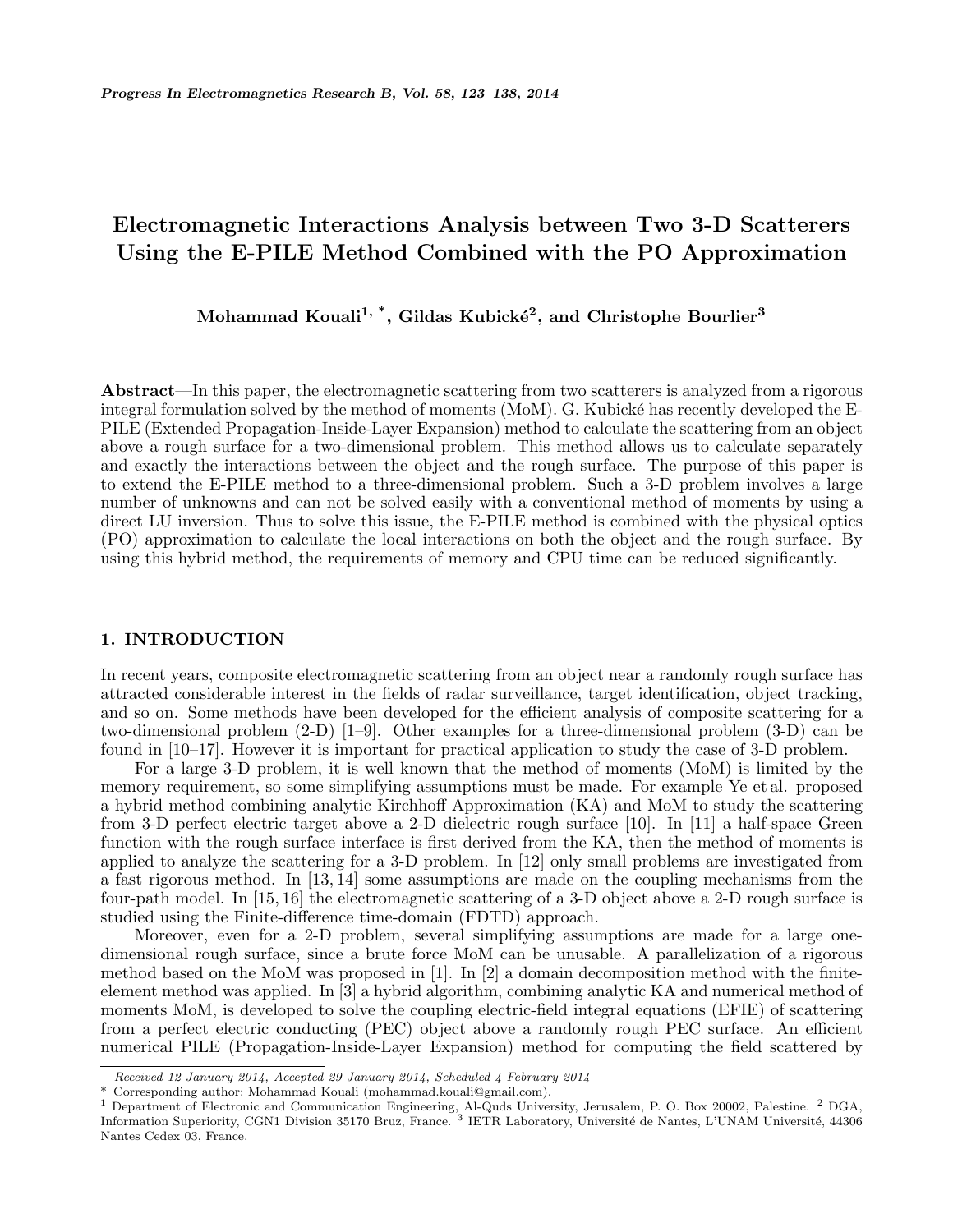rough layers is proposed in [4]. In [5] an iterative method E-PILE (Extended Propagation-Inside-Layer Expansion) was combined with the Forward-Backward Spectral Acceleration (FBSA) to accelerate the computation of the local interactions on the large rough surface. In [6] the fast multipole method is used to accelerate the computation of the local interactions on the object.

Recently G. Kubické has developed a fast hybrid method for scattering from a large object with Dihedral effects above a large rough surface (2-D problem) [7]. For such a problem, the object is large, and the MoM with direct LU inversion can not be applied. Thus, to solve this issue, the E-PILE method is combined with the FBSA for the local interactions on the rough surface and with physical optics approximation (PO) for the local interactions on the object.

Very recently we have applied the Forward-Backward (FB) method to calculate the local interactions on the rough surface [17], we noticed that the complexity of the method is reduced but not enough for a large 3-D problem. In this paper, the E-PILE method is generalized to a 3-D problem, and then the physical optics approximation is combined with the E-PILE method to compute the local interactions on both the object and the rough surface. According to this it becomes unnecessary to calculate the inverse of the impedance matrix for both the object and the rough surface.

The paper is organized as follows. In Section 2 the E-PILE method is extended to study the scattering from a 3-D electromagnetic problem, coupling surface integral equations are also derived. In Section 3, the hybridization of E-PILE with PO approximation is detailed. In Section 4 numerical examples for different scenarios are presented to validate the method. The final section gives concluding remarks.

# 2. MATHEMATICAL FORMULATIONS OF THE E-PILE METHOD

Kubické et al. developed the E-PILE method to study the electromagnetic scattering from an object above a one-dimensional rough surface (2-D problem) [5]. In this paper, the E-PILE method is updated to study the scattering from a 3-D problem. Consequently the mathematical formulations of the E-PILE method is extended to the 3-D case.

Let us consider an incident electromagnetic (EM) plane wave that illuminates the system composed of two perfect electric conductor (PEC) scatterers (object+rough surface) as shown in Figure 1. The incident electromagnetic fields are written as

$$
\mathbf{E}^{i}(\mathbf{R}) = \hat{\mathbf{e}}_{i}e^{i\mathbf{k}_{i}\cdot\mathbf{R}}, \quad \mathbf{H}^{i}(\mathbf{R}) = \frac{1}{\eta_{0}}\hat{\mathbf{k}}_{i} \times \mathbf{E}^{i}(\mathbf{R}), \tag{1}
$$

where  $\mathbf{k}_i = k_0 \hat{\mathbf{k}}_i$ , and  $k_0$  and  $\eta_0$  are respectively the wave number and wave impedance in air. Note that the harmonic time convention  $e^{i\omega t}$  is assumed and suppressed throughout this paper. The plane wave in Equation  $(1)$  can be tapered to avoid edge limitations as in [12, 13].



Figure 1. A 3-D model of an object above a rough surface.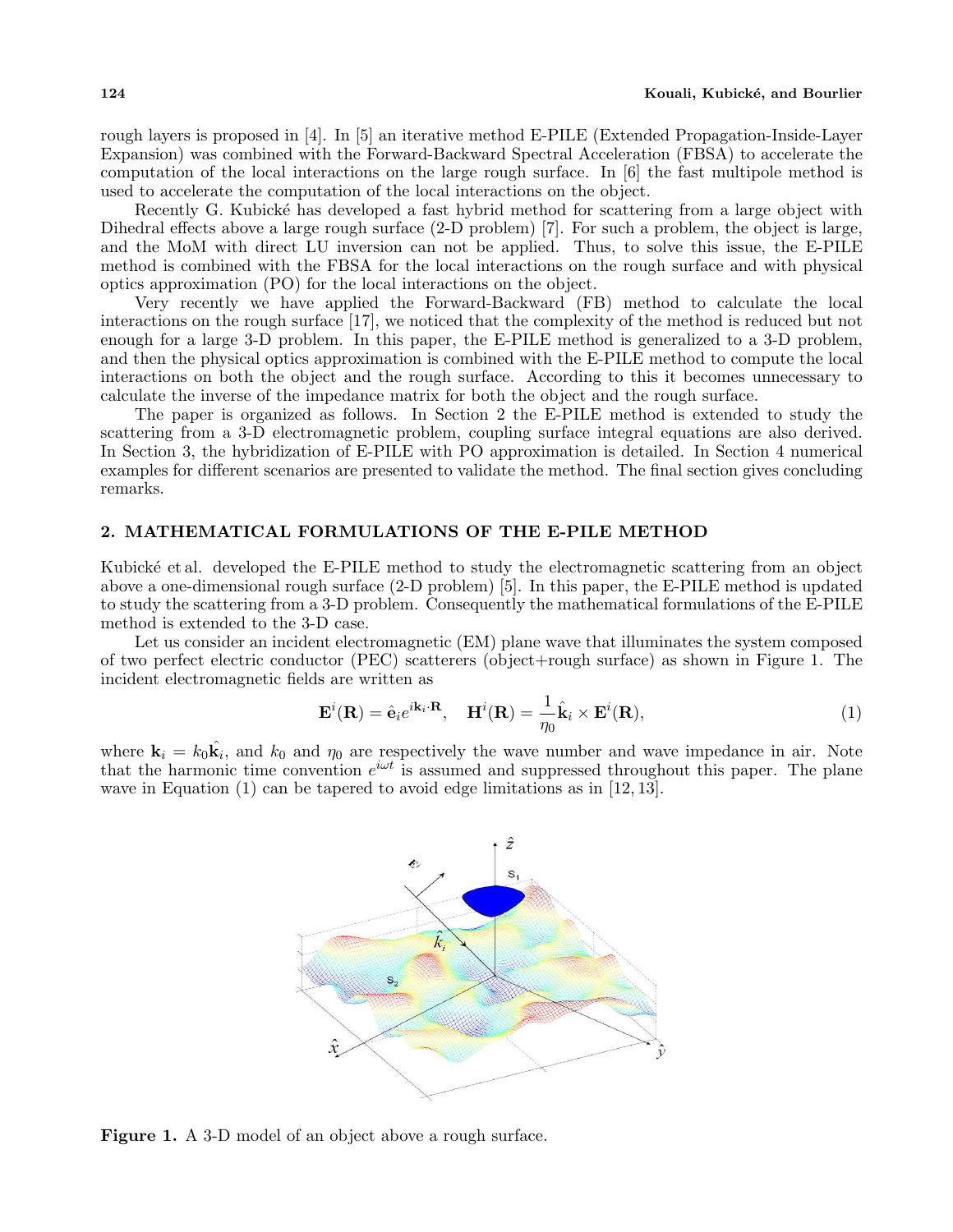#### Progress In Electromagnetics Research B, Vol. 58, 2014 125

To obtain the first coupling integral equation between  $S_1$  and  $S_2$  we use the boundary conditions on scatterer 1 (the object)  $S_1$ ,  $\forall \mathbf{R}' \in S_1$ 

$$
\hat{\mathbf{n}}_1 \times \mathbf{H}^i(\mathbf{R}') + \hat{\mathbf{n}}_1 \times \underbrace{\int_{S_1} \mathbf{J}_1(\mathbf{R}_1) \times \nabla_{\mathbf{R}_1} G(\mathbf{R}_1, \mathbf{R}') dS}_{\text{local interactions}} + \hat{\mathbf{n}}_1 \times \underbrace{\int_{S_2} \mathbf{J}_2(\mathbf{R}_2) \times \nabla_{\mathbf{R}_2} G(\mathbf{R}_2, \mathbf{R}') dS}_{\text{coupling interactions}} = \frac{1}{2} \mathbf{J}_1(\mathbf{R}'), (2)
$$

where  $\ddot{}$  $\sum_{S} dS$  is the principal value integral,  $G(\mathbf{R}_1, \mathbf{R}') = \exp(-ik_0r)/4\pi r$  is the free-space Green function with r the distance between the two points  $\mathbf{R}_1$  and  $\mathbf{R}'$ , and  $\mathbf{J}_1$ ,  $\mathbf{J}_2$  are the electric currents on the two scatterers  $S_1$  and  $S_2$ , respectively.  $G(\mathbf{R}_2, \mathbf{R}') = \exp(-ik_0r)/4\pi r$  is the free-space Green function with r the distance between the two points  $\overline{\mathbf{R}_2}$  and  $\overline{\mathbf{R}}$ .

Using the boundary conditions on scatterer 2 (the rough surface)  $S_2$ , the second coupling integral equation  $\forall \mathbf{R}' \in S_2$  is obtained from

$$
\hat{\mathbf{n}}_2 \times \mathbf{H}^i(\mathbf{R}') + \hat{\mathbf{n}}_2 \times \underbrace{\int_{S_2} \mathbf{J}_2(\mathbf{R}_2) \times \nabla_{\mathbf{R}_2} G(\mathbf{R}_2, \mathbf{R}') dS}_{\text{local interactions}} + \underbrace{\hat{\mathbf{n}}_2 \times \int_{S_1} \mathbf{J}_1(\mathbf{R}_1) \times \nabla_{\mathbf{R}_1} G(\mathbf{R}_1, \mathbf{R}') dS}_{\text{coupling interactions}} = \frac{1}{2} \mathbf{J}_2(\mathbf{R}'), \tag{3}
$$

The use of the method of moments with point matching and pulse basis functions leads to the following linear system

$$
\bar{Z}X = \mathbf{b},\tag{4}
$$

where **Z** is the impedance matrix of the total scene  $(S_1 \cup S_2)$  of size  $(N_1 + N_2) \times (N_1 + N_2)$ . The unknown vector **X** of length  $(N_1 + N_2)$  is equal to

$$
\mathbf{X}^T = [\mathbf{X}_1^T \ \mathbf{X}_2^T],\tag{5}
$$

where <sup>T</sup> stands for transpose operator.  $\mathbf{X}_1$  of length  $N_1$  contains the unknown currents  $\mathbf{J}_1$  on scatterer 1 in which  $J(R_1)$  is written here as a vectorial form. In fact, Equations (2) and (3), and related vectorial quantities  $J_1, J_2, H^i$ , are in fact projected on the surfaces such that they can be written as scalar equations. Thus  $X_1$  contains the scalar components of  $J_1$  (same for all other quantities below:  $X_2$ , **). Nevertheless, in order to write equations in compact form, all vectorial quantities are kept in** a vectorial form in the linear system of MoM: the projection on the scalar components is implicit. ·  $\overline{a}$ 

$$
\mathbf{X}_1^T = \left[ \underbrace{\mathbf{J}(\mathbf{R}_1^1) \dots \mathbf{J}(\mathbf{R}_1^{N_1})}_{\text{Scatterer 1}} \right],\tag{6}
$$

and

$$
\mathbf{X}_2^T = \left[ \underbrace{\mathbf{J}(\mathbf{R}_2^1) \dots \mathbf{J}(\mathbf{R}_2^{N_2})}_{\text{Scatterer } 2} \right].
$$
 (7)

The source term **b** is defined as

$$
\mathbf{b}^T = \left[\mathbf{b}_1^T \ \mathbf{b}_2^T\right],\tag{8}
$$

with

$$
\mathbf{b}_1^T = \left[ \hat{\mathbf{n}}_1 \times \mathbf{H}^i \left( \mathbf{R}_1^1 \right) \dots \hat{\mathbf{n}}_1 \times \mathbf{H}^i \left( \mathbf{R}_1^{N_1} \right) \right],
$$
\n(9)

$$
\mathbf{b}_2^T = \left[ \hat{\mathbf{n}}_2 \times \mathbf{H}^i \left( \mathbf{R}_2^1 \right) \dots \hat{\mathbf{n}}_2 \times \mathbf{H}^i \left( \mathbf{R}_2^{N_2} \right) \right],\tag{10}
$$
  
Scatterer 2

To solve the linear system, the matrix  $\bar{Z}$  is expressed from sub-matrices as

$$
\bar{\mathbf{Z}} = \left[ \begin{array}{cc} \bar{\mathbf{Z}}_1 & \bar{\mathbf{Z}}_{21} \\ \bar{\mathbf{Z}}_{12} & \bar{\mathbf{Z}}_2 \end{array} \right]. \tag{11}
$$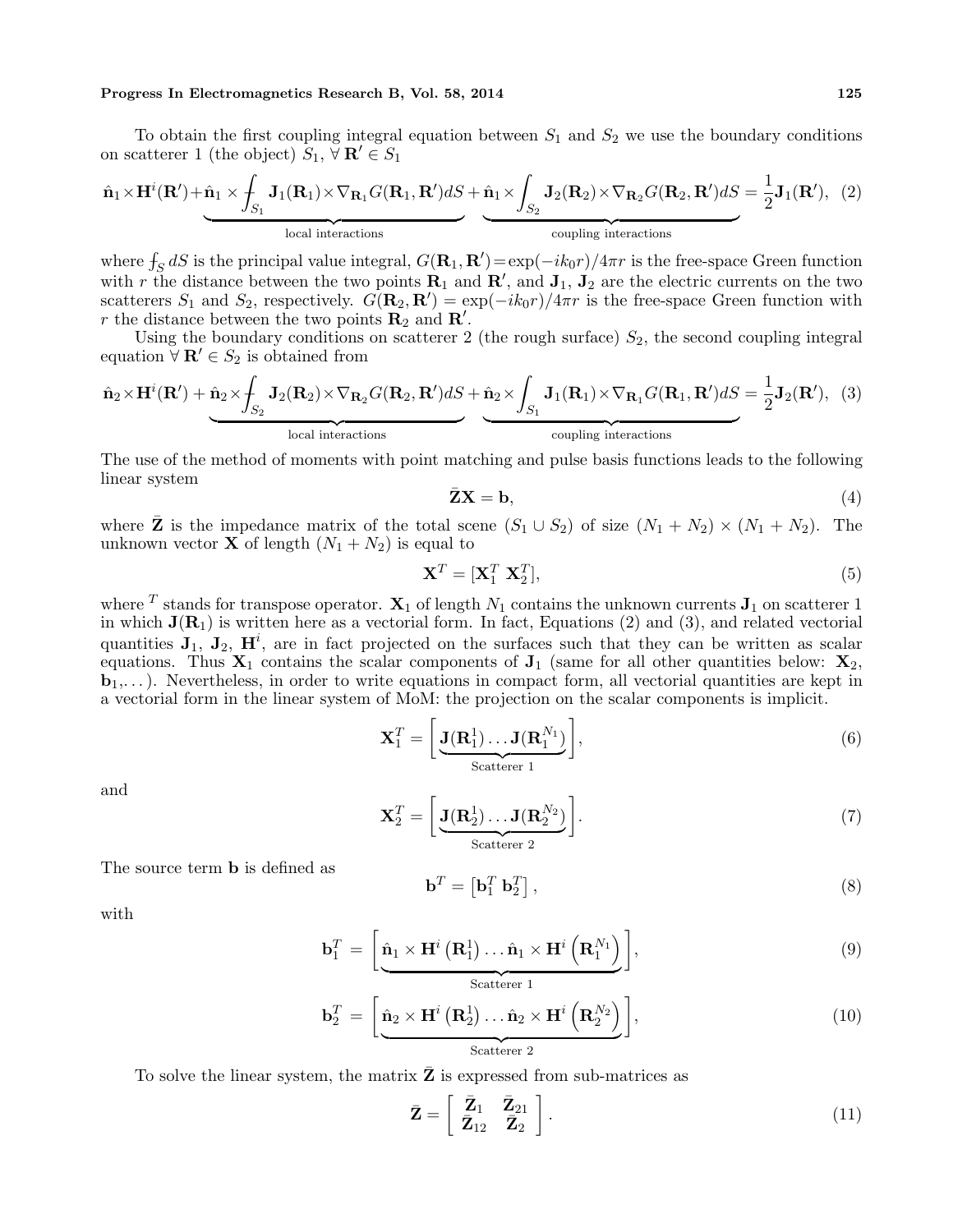$\bar{Z}_1$  corresponds exactly to the impedance matrix of the first scatterer as if it is assumed to be alone (in free space),  $\bar{Z}_2$  corresponds to the impedance matrix of the second scatterer as if it is assumed to be alone (in free space).  $\mathbf{Z}_{21}$  and  $\mathbf{Z}_{12}$  can be interpreted as coupling matrices for the interaction between  $S_1$  and  $S_2$ . The inverse of matrix  $\overline{Z}$  can be expressed as [4]

$$
\bar{\mathbf{Z}}^{-1} = \begin{bmatrix} \bar{\mathbf{T}} & \bar{\mathbf{U}} \\ \bar{\mathbf{V}} & \bar{\mathbf{W}} \end{bmatrix},\tag{12}
$$

with

$$
\begin{cases}\n\bar{\mathbf{T}} = (\bar{\mathbf{Z}}_1 - \bar{\mathbf{Z}}_{21}\bar{\mathbf{Z}}_2^{-1}\bar{\mathbf{Z}}_{12})^{-1} \\
\bar{\mathbf{U}} = -(\bar{\mathbf{Z}}_1 - \bar{\mathbf{Z}}_{21}\bar{\mathbf{Z}}_2^{-1}\bar{\mathbf{Z}}_{12})^{-1}\bar{\mathbf{Z}}_{21}\bar{\mathbf{Z}}_2^{-1} \\
\bar{\mathbf{V}} = -\bar{\mathbf{Z}}_2^{-1}\bar{\mathbf{Z}}_{12}(\bar{\mathbf{Z}}_1 - \bar{\mathbf{Z}}_{21}\bar{\mathbf{Z}}_2^{-1}\bar{\mathbf{Z}}_{12})^{-1} \\
\bar{\mathbf{W}} = \bar{\mathbf{Z}}_2^{-1} + \bar{\mathbf{Z}}_2^{-1}\bar{\mathbf{Z}}_{12}(\bar{\mathbf{Z}}_1 - \bar{\mathbf{Z}}_{21}\bar{\mathbf{Z}}_2^{-1}\bar{\mathbf{Z}}_{12})^{-1}\bar{\mathbf{Z}}_{21}\bar{\mathbf{Z}}_2^{-1}\n\end{cases}
$$
\n(13)

and the unknown vector  $\bf{X}$  is obtained as

$$
\begin{bmatrix} \mathbf{X}_1 \\ \mathbf{X}_2 \end{bmatrix} = \mathbf{\bar{Z}}^{-1} \begin{bmatrix} \mathbf{b}_1 \\ \mathbf{b}_2 \end{bmatrix} = \begin{bmatrix} \mathbf{\bar{T}}\mathbf{b}_1 + \mathbf{\bar{U}}\mathbf{b}_2 \\ \mathbf{\bar{V}}\mathbf{b}_1 + \mathbf{\bar{W}}\mathbf{b}_2 \end{bmatrix}.
$$
 (14)

By using Equations (13) and (14), the current on the upper scatterer  $X_1$  can be expressed as

$$
\mathbf{X}_1 = \left(\bar{\mathbf{Z}}_1 - \bar{\mathbf{Z}}_{21}\bar{\mathbf{Z}}_2^{-1}\bar{\mathbf{Z}}_{12}\right)^{-1}\mathbf{b}_1 - \left(\bar{\mathbf{Z}}_1 - \bar{\mathbf{Z}}_{21}\bar{\mathbf{Z}}_2^{-1}\bar{\mathbf{Z}}_{12}\right)^{-1}\bar{\mathbf{Z}}_{21}\bar{\mathbf{Z}}_2^{-1}\mathbf{b}_2, \tag{15}
$$

which leads to

$$
\mathbf{X}_{1} = (\bar{\mathbf{Z}}_{1} - \bar{\mathbf{Z}}_{21}\bar{\mathbf{Z}}_{2}^{-1}\bar{\mathbf{Z}}_{12})^{-1} (\mathbf{b}_{1} - \bar{\mathbf{Z}}_{21}\bar{\mathbf{Z}}_{2}^{-1}\mathbf{b}_{2}) = (\bar{\mathbf{I}} - \bar{\mathbf{M}}_{c,1})^{-1} \bar{\mathbf{Z}}_{1}^{-1} (\mathbf{b}_{1} - \bar{\mathbf{Z}}_{21}\bar{\mathbf{Z}}_{2}^{-1}\mathbf{b}_{2}),
$$
(16)

where  $\bar{\mathbf{I}}$  is the identity matrix, and  $\bar{\mathbf{M}}_{c,1}$  is a characteristic matrix expressed as

$$
\bar{\mathbf{M}}_{c,1} = \bar{\mathbf{Z}}_1^{-1} \bar{\mathbf{Z}}_{21} \bar{\mathbf{Z}}_2^{-1} \bar{\mathbf{Z}}_{12}.
$$
 (17)

The first term in Equation (16) can be expanded as an infinite series over  $p$ 

$$
\left(\bar{\mathbf{I}} - \bar{\mathbf{M}}_{c,1}\right)^{-1} = \sum_{p=0}^{p=\infty} \bar{\mathbf{M}}_{c,1}^p.
$$
\n(18)

For the numerical computation, the sum must be truncated at the order  $P_{\text{E-PILE}}$ . From Equations (17) and (18), the unknown current on the upper scatterer  $X_1$  is then expressed as

$$
\mathbf{X}_{1} = \left[ \sum_{p=0}^{p=P_{\text{E-PILE}}} \bar{\mathbf{M}}_{c,1}^{p} \right] \bar{\mathbf{Z}}_{1}^{-1} \left( \mathbf{b}_{1} - \bar{\mathbf{Z}}_{21} \bar{\mathbf{Z}}_{2}^{-1} \mathbf{b}_{2} \right) = \sum_{p=0}^{p=P_{\text{E-PILE}}} \bar{\mathbf{X}}_{1}^{(p)}, \qquad (19)
$$

in which

$$
\begin{cases} \mathbf{X}_{1}^{(0)} = \bar{\mathbf{Z}}_{1}^{-1} \left( \mathbf{b}_{1} - \bar{\mathbf{Z}}_{21} \bar{\mathbf{Z}}_{2}^{-1} \mathbf{b}_{2} \right) & \text{for } p = 0 \\ \mathbf{X}_{1}^{(p)} = \bar{\mathbf{M}}_{c,1} \bar{\mathbf{X}}_{1}^{(p-1)} & \text{for } p > 0 \end{cases}
$$
(20)

The unknown vector  $\mathbf{X}_2$  is obtained by substituting in Equations (20), (19), and (17), subscripts  $1, 2, 12, 21$  for subscripts  $2, 1, 21, 12$ , respectively.

The norm of the complex matrix  $|\bar{M}_{c,1}|$  is defined by its spectral radius, i.e., the modulus of its eigenvalue which has the highest modulus. Expansion (18) is then valid if  $|\bar{M}_{c,1}|$  is smaller than one.  $\bar{M}_{c,1}$  has a clear physical interpretation as shown in Figure 2: in the zeroth order terms,  $\bar{Z}_1^{-1}$ accounts for the local interactions on the upper scatterer, so  $\mathbf{X}_1^{(0)}$  $_1^{(0)}$  corresponds to the contribution of the scattering on the upper scatterer, when it is illuminated by the direct incident field  $(b_1)$  and the direct scattered field by the lower scatterer  $(-\bar{\mathbf{Z}}_{21}\bar{\mathbf{Z}}_2^{-1}\mathbf{b}_2)$ . In the first order term,  $\mathbf{X}_1^{(1)} = \bar{\mathbf{M}}_{c,1} \mathbf{X}_1^{(0)}$  $_1^{(0)}, \bar{\textbf{Z}}_{12}$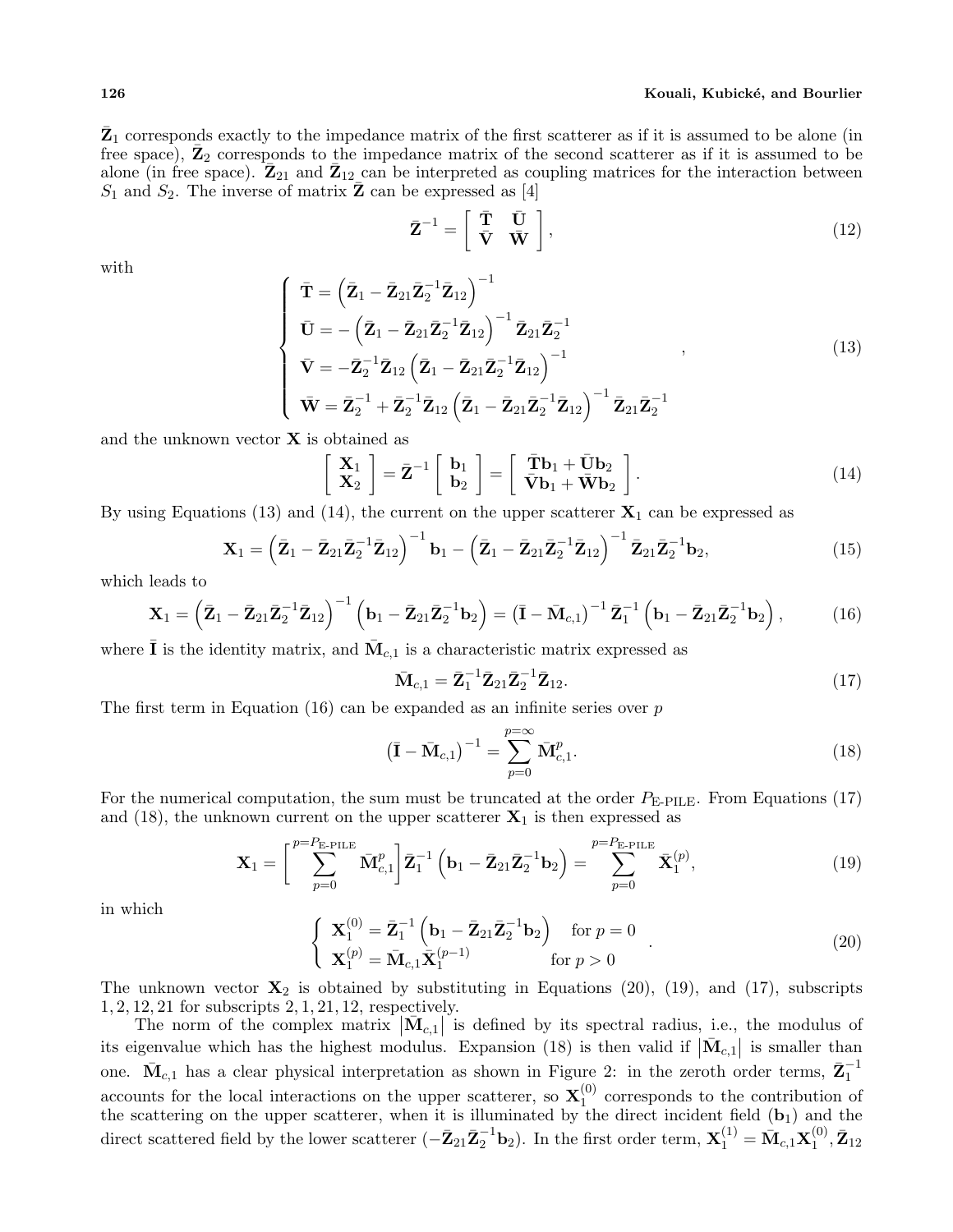

Figure 2. Physical interpretation of E-PILE method.

propagates the resulting upper field information,  $\mathbf{X}_1^{(0)}$  $_1^{(0)}$ , toward the lower scatterer,  $\bar{\mathbf{Z}}_2^{-1}$  accounts for the local interactions on this scatterer, and  $\bar{Z}_{21}$  re-propagates the resulting contribution toward the upper scatterer; finally,  $\bar{\mathbf{Z}}_1^{-1}$  updates the field values on the upper scatterer. So the characteristic matrix  $\bar{\mathbf{M}}_{c,1}$ realizes a back and forth between the upper scatterer and the lower one. The order PE-PILE of E-PILE, corresponds to the  $P_{\text{E-PILE}}$  back and forth between the upper and the lower scatterer. In the same manner,  $\overline{M}_{c,2}$  realizes a back and forth between the lower scatterer and the upper one.

Once the equation  $\bar{Z}X = b$  is solved for X, the scattered fields are computed by using Huygen's principle on the electric current densities, and the normalized Radar Cross Section (NRCS) of the two scatterers can be calculated by

$$
NRCS = \lim_{R \to \infty} 4\pi R^2 \frac{\|\mathbf{E}^s\|^2}{2\eta P_i},\tag{21}
$$

in which  $\mathbf{E}^s$  is the total scattered electric field in the far field region, and  $P_i$  is the incident power calculated by

$$
P_i = \frac{2\pi^2}{\eta} \int_{k_\rho < k} dk_x dk_y \, \| E_{TE}(k_x, k_y) \|^2 \, (kz/k). \tag{22}
$$

The most complex operation in the calculation of  $X_1$  and  $X_2$  is  $\bar{Z}_1^{-1}$  and  $\bar{Z}_2^{-1}$ . This calculation concerns the local interactions on both scatterer 1 and scatterer 2. One way to speed up this operation is to make a hybridization between the E-PILE method and the PO approximation.

#### 3. HYBRIDIZATION OF E-PILE WITH PO APPROXIMATION

In the previous section, we have developed an exact numerical method E-PILE, based on the method of moments, to study the scattering from an object above a rough surface for a three-dimensional problem. The E-PILE is extremely powerful but it is limited to electrically small and moderately large electromagnetic structures, because its computation cost increases rapidly with an increase of the electrical size of the problem. Therefore, one strategy to reduce the computation time and memory requirements is to hybridize the E-PILE method with the PO approximation which is often used to approximate the current in the illuminated region of large, smooth, conducting bodies.

Let a PEC structure be excited by a time harmonic electromagnetic field of intensities  $\mathbf{E}^i$  and  $H<sup>i</sup>$ . The distribution of surface electric currents on the structure can be evaluated using the PO approximation as follows

$$
\mathbf{J}_{\text{PO}} = 2\hat{\mathbf{n}}(\mathbf{R}) \times \mathbf{H}^i(\mathbf{R}) \quad \forall \mathbf{R} \in S_i,
$$
\n(23)

where  $S_i$  is the illuminated surface.

Let us consider the 0th order of E-PILE

$$
\mathbf{X}_{1}^{(0)} = \bar{\mathbf{Z}}_{1}^{-1} \left( \mathbf{b}_{1} - \bar{\mathbf{Z}}_{21} \bar{\mathbf{Z}}_{2}^{-1} \mathbf{b}_{2} \right), \tag{24}
$$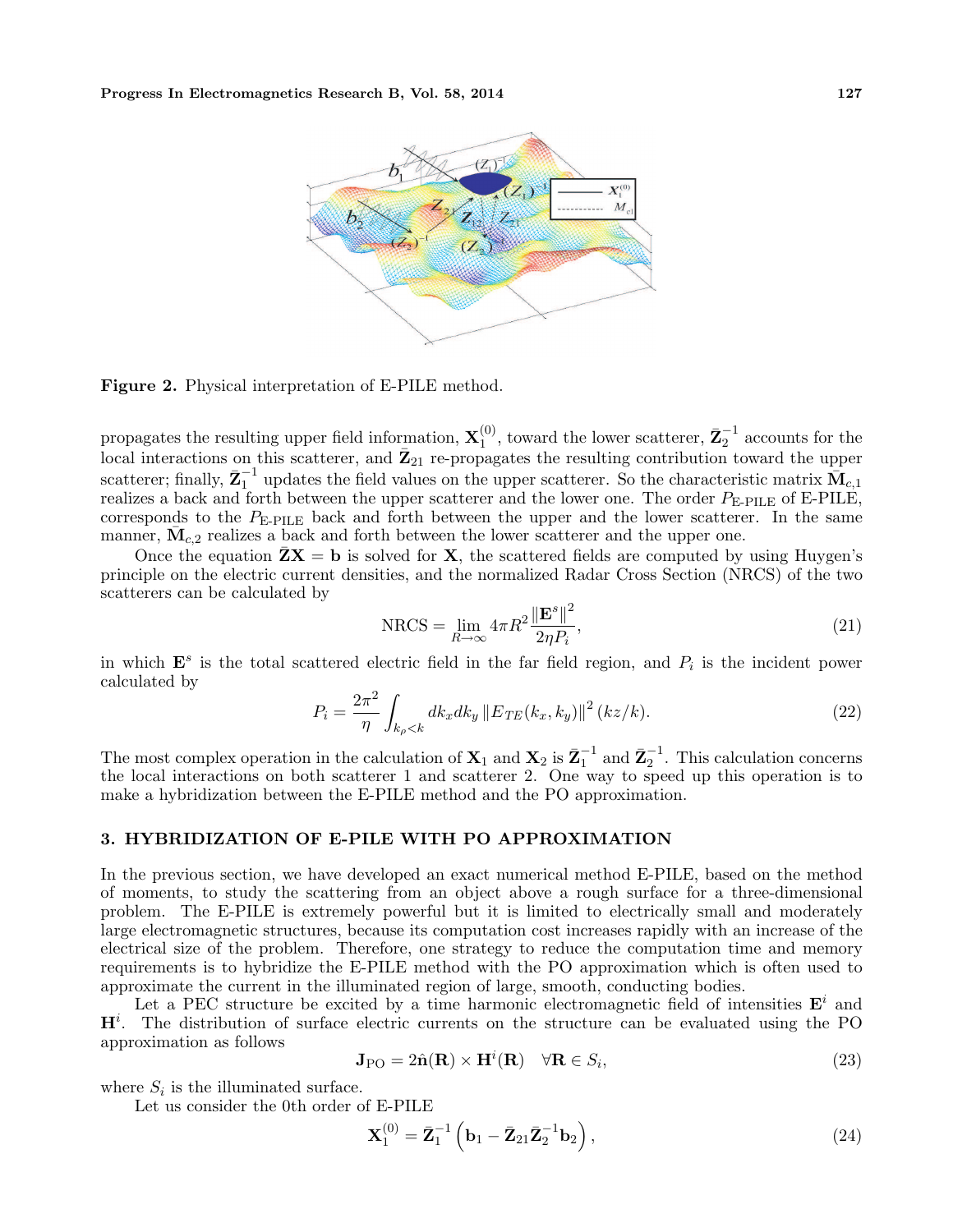where  $\mathbf{b}_1 = \hat{\mathbf{n}}_1(\mathbf{R}_1) \times \mathbf{H}^i(\mathbf{R}_1)$  and  $\mathbf{b}_2 = \hat{\mathbf{n}}_2(\mathbf{R}_2) \times \mathbf{H}^i(\mathbf{R}_2)$  are the tangential incident fields on the first and second scatterer, respectively.

In Equation (24), one can split up the excitation into two sources: one due to the direct illumination of the incident field  $b_1$  and the other one due to the coupling interaction with the second scatterer  $\bar{Z}_{21}\bar{Z}_2^{-1}$ **b**<sub>2</sub>. The expression  $\bar{Z}_2^{-1}$ **b**<sub>2</sub> corresponds to the surface current density on the second scatterer as if it assumed to be in free space. By applying the PO approximation, the diagonal elements of  $\bar{\mathbf{Z}}_2^{-1}$ are equal to 2 on the illuminated region of the surface and 0 otherwise (no point to point interaction with PO). The expression  $\bar{Z}_1^{-1}$  b<sub>1</sub> corresponds to the surface current density on the first scatterer as if it assumed to be in free space. By applying the PO approximation, the diagonal elements of  $\bar{Z}_1^{-1}$  are equal to 2 on the illuminated region of the surface and 0 otherwise. As a result,  $\bar{Z}_1^{-1}$  and  $\bar{Z}_2^{-1}$  are not calculated, consequently the calculation of E-PILE method will be strongly accelerated.

Mathematically, applying the PO approximation on the two scatterers for the case of a plate above a rough surface can be explained as follows:

PO on the first scatterer (PO1): First, the illuminated and shadowed regions must be defined to apply the PO approximation. As illustrated in Figure 3, the top side of the plate  $S_{top}$  is illuminated by the incident field  $\mathbf{b}_1$ , while the bottom side  $S_{\text{bottom}}$  is illuminated by the scattered field from the rough surface  $\bar{Z}_{21}\bar{Z}_2^{-1}b_2$ . So  $b_1$  should be modified as follows:

$$
\mathbf{b}'_1 = \left[ \begin{array}{c} \mathbf{b}_1^{\text{top}} \\ \mathbf{b}_1^{\text{bottom}} \end{array} \right],\tag{25}
$$

where

$$
\mathbf{b}_{1}^{\text{top}} = \begin{bmatrix} \hat{\mathbf{n}} \times \mathbf{H}^{i}(\mathbf{R}_{1}^{1}) \\ \vdots \\ \hat{\mathbf{n}} \times \mathbf{H}^{i}(\mathbf{R}_{1}^{N_{\text{top}}}) \end{bmatrix},
$$
\n(26)

is the incident field on the top side and

$$
\mathbf{b}_1^{\text{bottom}} = \begin{bmatrix} 0 \\ \vdots \\ 0 \end{bmatrix} N_{\text{bottom}}, \tag{27}
$$

is the incident field on the bottom side.  $N_{\text{top}}$  and  $N_{\text{bottom}}$  are the number of sampling points on the top and bottom side, respectively.

The coupling matrix  $\bar{Z}_{21}$  should also be modified as:

$$
\bar{\mathbf{Z}}'_{21} = \begin{bmatrix} \bar{\mathbf{Z}}_{21}^{\text{top}} \\ \bar{\mathbf{Z}}_{21}^{\text{bottom}} \end{bmatrix},\tag{28}
$$

where  $\bar{\mathbf{Z}}_{21}^{\text{top}}$  is the coupling matrix between the rough surface and the top side of the plate. Since PO approximation is used,  $\bar{\mathbf{Z}}_{21}^{\text{top}}$  is a zero filled matrix because the scattered field from the rough surface illuminates only the bottom side of the plate.  $\bar{\mathbf{Z}}_{21}^{\text{bottom}}$  is the coupling matrix between the rough surface and the bottom side of the plate which is illuminated by the scattered field from the rough surface.

As a result Equation (20) in the E-PILE algorithm is simplified as:

$$
\begin{cases}\n\mathbf{X}_1^{(0)} = 2\left(\mathbf{b}_1' - \bar{\mathbf{Z}}_{21}' 2\mathbf{b}_2\right) & \text{for } p = 0 \\
\mathbf{X}_1^{(p)} = \bar{\mathbf{M}}_{c,1}' \bar{\mathbf{X}}_1^{(p-1)} & \text{for } p > 0\n\end{cases}
$$
\n(29)

in which  $\bar{M}_{c,1}' = 2\bar{Z}_{21}'2\bar{Z}_{12}.$ 

PO on the second scatterer (PO2): As illustrated in Figure 4, the rough surface is illuminated by the direct incident field  $\mathbf{b}_2$ , and the scattered field from the plate  $\bar{\mathbf{Z}}_{12}\bar{\mathbf{Z}}_1^{-1}\mathbf{b}_1'$ . These two fields illuminate the same side of the rough surface.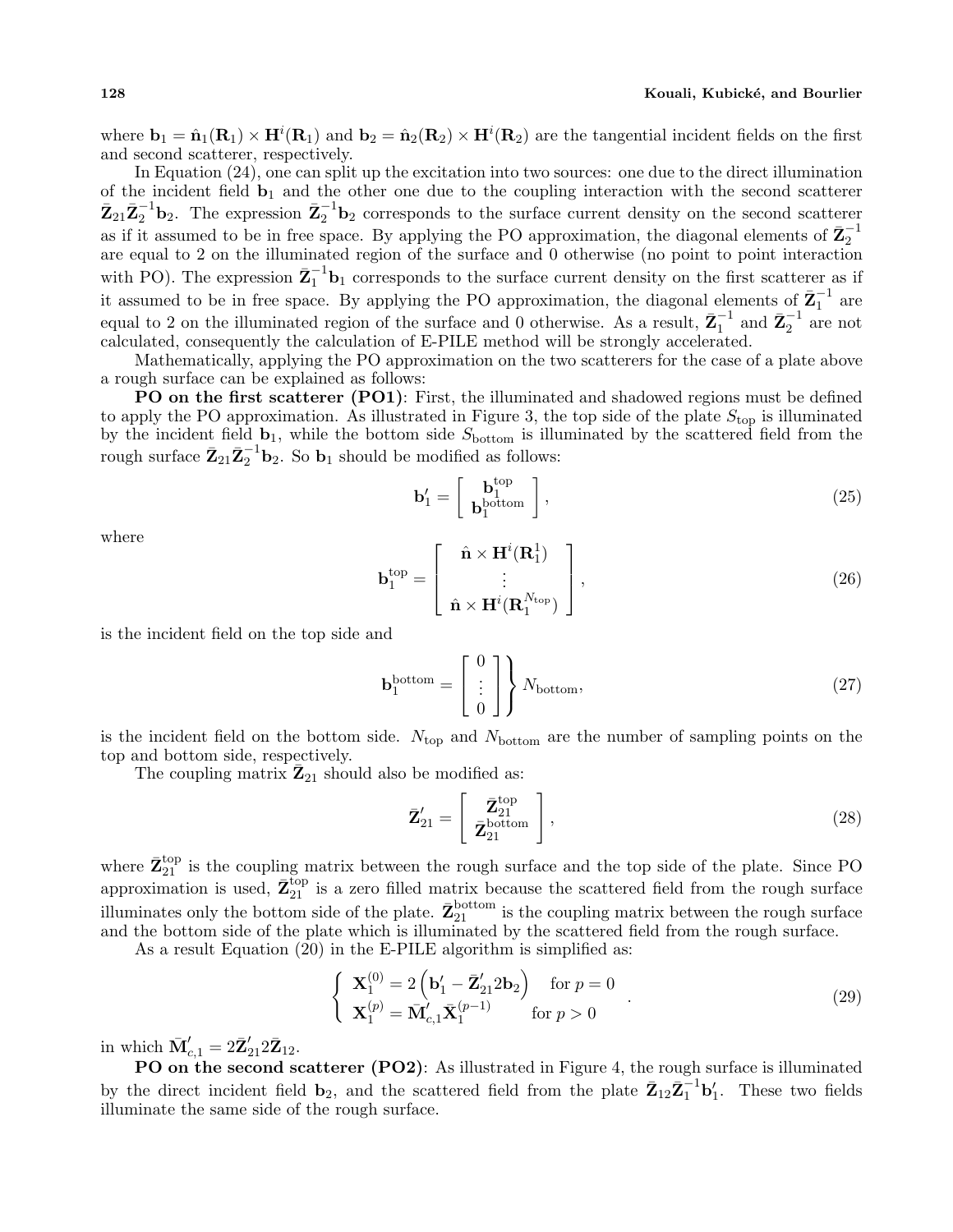

Figure 3. Illustration of propagation paths according to PO1.



Figure 4. Illustration of propagation paths according to PO2.

The unknown currents on the rough surface can be calculated from the E-PILE algorithm as follows:  $\overline{\phantom{a}}$ 

$$
\begin{cases}\n\mathbf{X}_{2}^{(0)} = 2\left(\mathbf{b}_{2} - \bar{\mathbf{Z}}_{12} 2\mathbf{b}_{1}'\right) & \text{for } p = 0 \\
\mathbf{X}_{2}^{(p)} = \bar{\mathbf{M}}_{c,2}' \bar{\mathbf{X}}_{2}^{(p-1)} & \text{for } p > 0\n\end{cases} (30)
$$

in which  $\bar{M}_{c,2}' = 2\bar{Z}_{12} 2\bar{Z}_{21}'.$ 

In conclusion, the inverse of the impedance matrices  $\bar{\mathbf{Z}}_1^{-1}$  and  $\bar{\mathbf{Z}}_2^{-1}$  are not calculated. Thus, the complexity for the inversion  $\mathcal{O}(N_1^3)$  becomes 1 and  $\mathcal{O}(N_2^3) \to 1$  also. So the workload is reduced as the expense of reduced accuracy. PO1 and PO2 shadowing effects being geometrically taken into account in the incident vector and during the coupling matrix fillings. Indeed, we can note that the E-PILE combined with the PO on both scatterers is similar to the Iterative Physical Optics (IPO) [20].

#### 4. NUMERICAL RESULTS

#### 4.1. Validity of E-PILE Method

The E-PILE method is tested firstly for the case of two parallel horizontal PEC plates, and secondly for the case of a PEC plate above a PEC randomly rough surface. To quantify the convergence of the E-PILE method versus its order, the Relative Residual Error  $(r_e)$  is introduced and defined as

$$
r_e = \frac{\text{norm}(\mathbf{X} - \mathbf{X}_{\text{LU}})}{\text{norm}(\mathbf{X}_{\text{LU}})}.
$$
\n(31)

X represents the electric current induced on the surface. The subscript LU means that the vector is computed from LU inversion. For a low  $r_e$ , the vector **X** obtained from the E-PILE method is close to  $\mathbf{X}_{\text{LU}}$  computed from the direct LU inversion. We compare the results obtained by E-PILE with those computed from the MoM with a direct LU inversion (MoM-LU), which is the reference method here.

Consider two parallel plates shown in Figure 5, the dimensions of the upper plate are  $S_1 = 2\lambda_0 \times 2\lambda_0$ , the dimensions of the lower one are  $S_2 = 6\lambda_0 \times 6\lambda_0$ , the distance D between the two plates is  $5\lambda_0$ , sampling steps are  $\Delta x = \Delta y = \lambda_0/8$ . An incident EM plane wave vertically polarized illuminates the system, with angles  $\theta_i = 0^{\circ}$  for results in Figure 6(a) and  $\theta_i = 45^{\circ}$  for results in Figure 6(b), where the Radar Cross Section (RCS) computed from the E-PILE method is compared with that obtained from MoM-LU versus the scattering angle  $\theta_s$ .

Figure 6 shows that as the order of E-PILE increases it converges to LU (E-PILE 8 is closer to LU than E-PILE 0). Other simulations, not depicted here, showed that the E-PILE method converges more quickly as the distance between the two plates increases, since the electromagnetic coupling is less important than the previous case. In fact, the order  $P_{\text{E-PILE}}$  is directly related to the coupling between the two scatterers.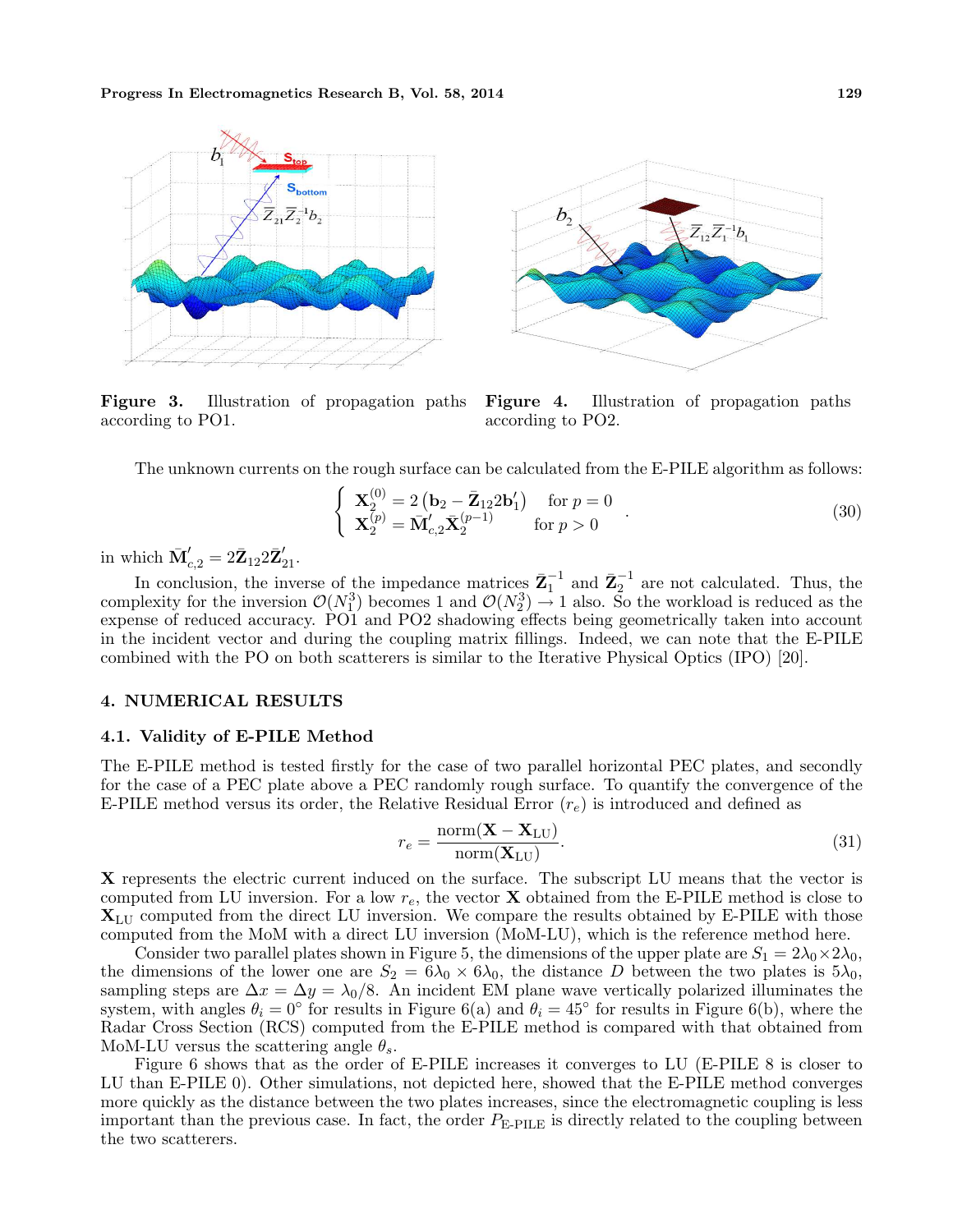

Figure 5. Composite model of two parallel horizontal PEC plates.



**Figure 6.** Convergence of E-PILE versus its order, for the case of two parallel plates,  $S_1 = 2\lambda_0 \times 2\lambda_0$ ,  $S_2 = 6\lambda_0 \times 6\lambda_0, D = 5\lambda_0$ : (a)  $\theta_i = 0^\circ$ , (b)  $\theta_i = 45^\circ$ .

Let us now consider the configuration of a PEC plate above a PEC rough surface as shown in Figure 7. The dimensions of the plate are  $S_1 = 2\lambda_0 \times 2\lambda_0$  and the rough surface obeys a Gaussian process with a Gaussian height spectrum with root mean square height  $\sigma_z = 0.2\lambda_0$ , correlation lengths are  $L_{cx} = L_{cy} = 1\lambda_0$ . The dimensions of the rough surface are  $S_2 = 6\lambda_0 \times 6\lambda_0$ , the distance D between the plate and the rough surface is 5 $\lambda_0$ , sampling steps are  $\Delta_x = \Delta_y = \lambda_0/8$ . An incident EM plane wave vertically polarized illuminates the system, with angles  $\theta_i = 0$ ° for results in Figure 8(a) and  $\theta_i = 45°$ for results in Figure 8(b), where the RCS computed from the E-PILE method is compared with that obtained from MoM-LU versus the scattering angle  $\theta_s$ .

Figure 8 shows that E-PILE method is also valid for this configuration, and as the order of E-PILE increases it converges to LU.

Now we focus on the convergence rate of the E-PILE method for the four previous scenarios:

- (1) Scenario of Figure 6(a).
- (2) Scenario of Figure 6(b).
- $(3)$  Scenario of Figure 8(a).
- (4) Scenario of Figure 8(b).

Figure 9 compares the Relative Residual Error for each scenario versus E-PILE order. As a general remark, it can be observed that E-PILE converges more slowly for scenario (1). This is due to the value of the incidence angle  $\theta_i = 0^\circ$ . Indeed, for this scenario more iterations (reflections between the two plates) are needed to obtain a weak field region on the lower plate as a result of the presence of the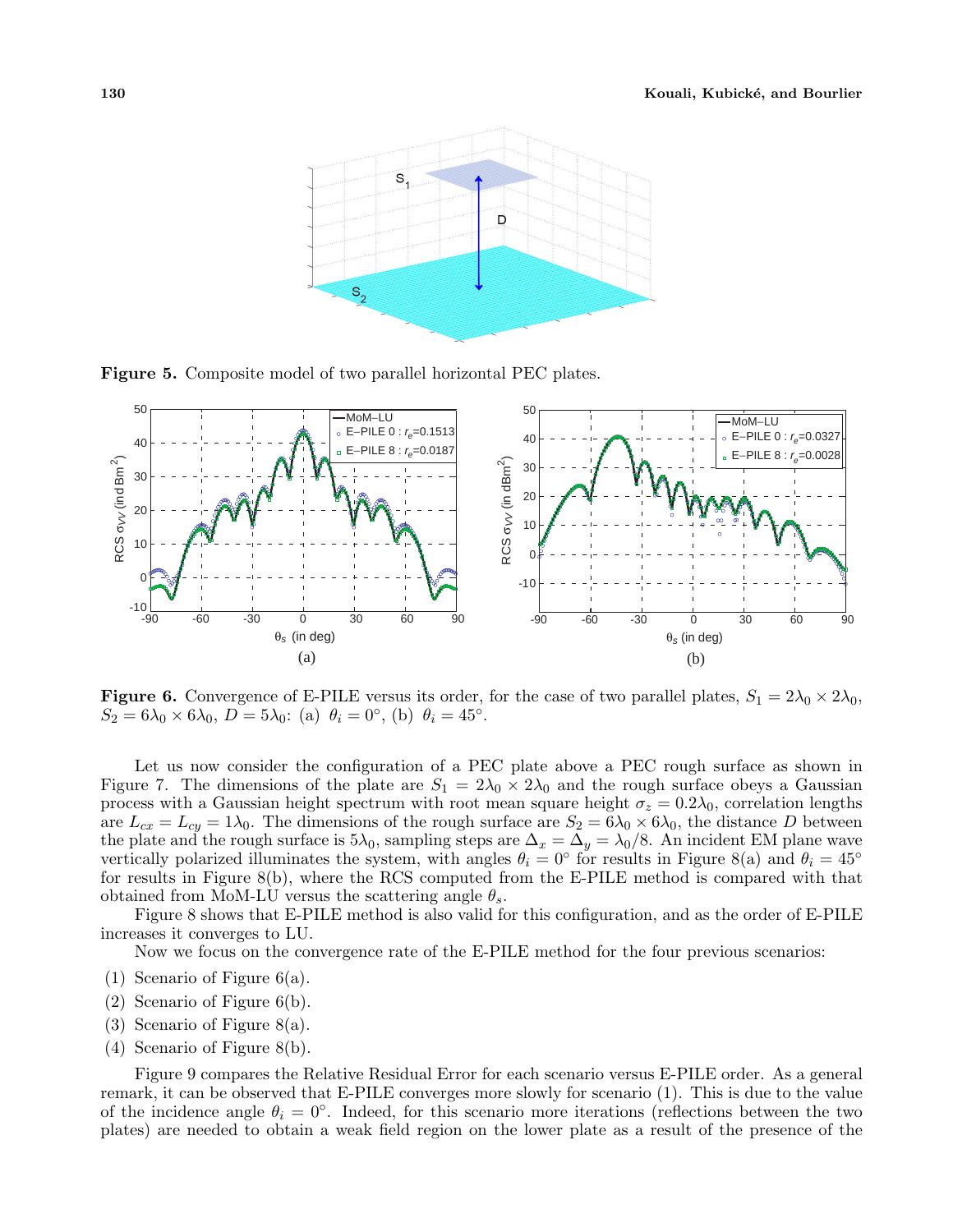

Figure 7. Composite model of a PEC plate above a PEC rough surface.



Figure 8. Convergence of E-PILE versus its order, for the case of a plate above a rough surface,  $S_1 = 2\lambda_0 \times 2\lambda_0, S_2 = 6\lambda_0 \times 6\lambda_0, D = 5\lambda_0, \sigma_z = 0.2\lambda_0, L_{cx} = L_{cy} = 1\lambda_0$ : (a)  $\theta_i = 0^\circ$ , (b)  $\theta_i = 45^\circ$ .

upper plate above it. Furthermore, If we choose  $r_e = 0.02$  as a threshold value, then we can notice from Figure 9 that E-PILE converges more rapidly for scenarios (2) and (4) where  $\theta_i = 45^\circ$  than scenarios (1) and (3) where  $\theta_i = 0^\circ$ . So we can conclude that E-PILE method is sensitive to the incidence angle.

#### 4.2. Validity of E-PILE Hybridized with Physical Optics (E-PILE+PO1+PO2)

To validate our hybrid method E-PILE+PO1+PO2, comparisons with MoM-LU for two different configurations are proposed. The first one is the case of two parallel horizontal PEC plates, and the second one is the case of a PEC plate above a PEC rough surface, the order of E-PILE,  $P_{\text{E-PILE}} = 8$ , for all simulations.

Let us firstly consider the case of two parallel horizontal plates of dimensions  $S_1 = 1\lambda_0 \times 1\lambda_0$ ,  $S_2 = 8\lambda_0 \times 8\lambda_0$ , the distance between them is 5 $\lambda_0$ , and the sampling steps are  $\Delta_x = \Delta_y = \lambda_0/8$ . The two plates are illuminated by an EM plane wave with incidence angle of  $\theta_i = 0^\circ$ . Comparisons of RCS versus  $\theta_s$  are shown in Figures 10(a) and 10(b). From the Figures, a very good agreement is observed between the hybrid method E-PILE+PO1+PO2 and MoM-LU, for both  $VV$  and  $HH$  polarizations.

Figure 11 shows the current distribution obtained by E-PILE+PO1+PO2, on both plates for the previous configuration with  $VV$  polarization. The field scattered from  $S_2$  illuminates only the bottom side of  $S_1$ , whereas the incident wave illuminates the upper side of  $S_1$ . Consequently, currents are constant on  $S_{1\text{top}}$  and the coupling mechanism between  $S_1$  and  $S_2$  implies a non-null current on  $S_{1\text{bottom}}$ . We can also notice that the presence of  $S_1$  above  $S_2$ , creates a shadowing region (dark region with less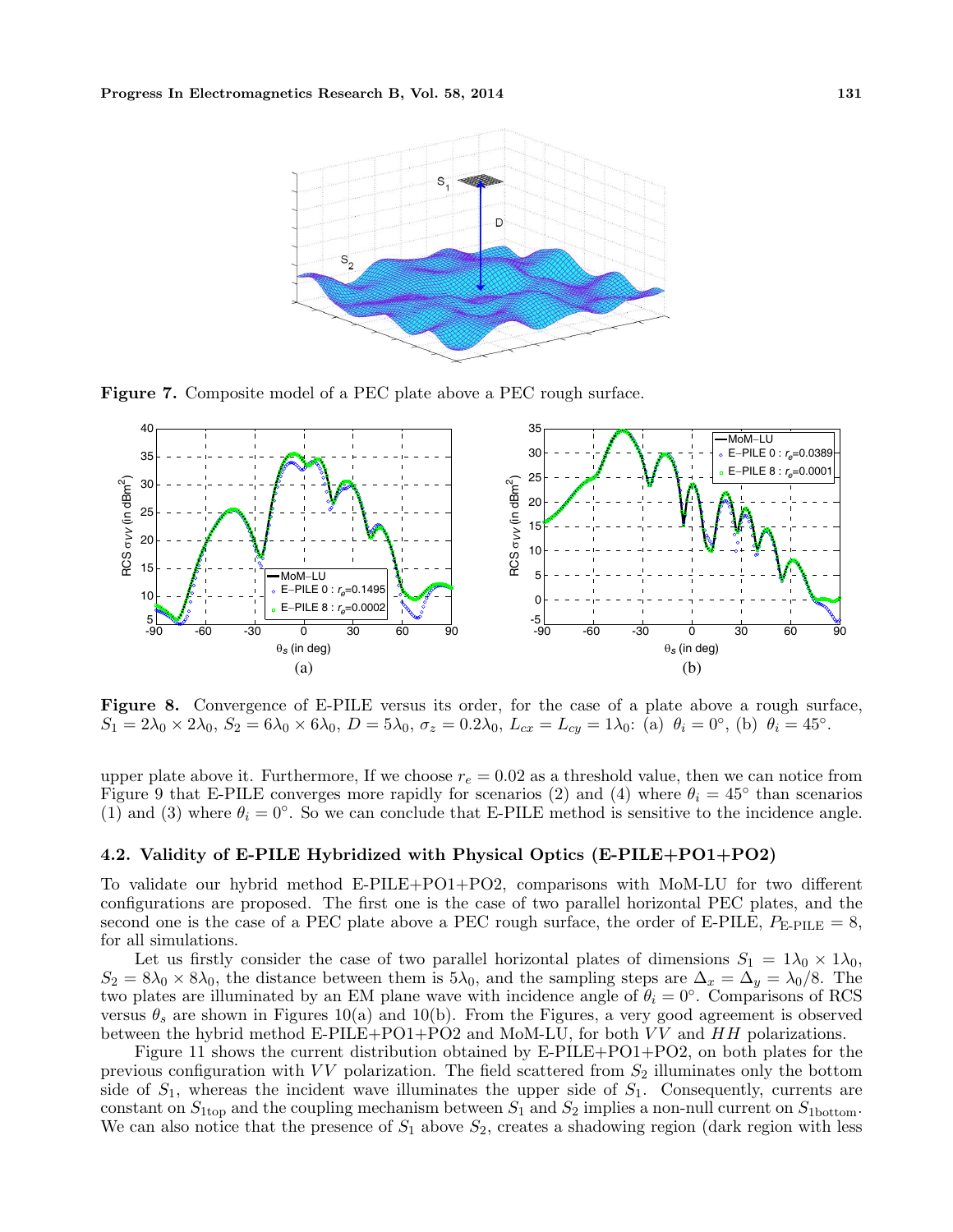

Figure 9. Relative residual error versus E-PILE order.



Figure 10. Comparison of the radar cross-section of two parallel plates computed from the hybrid method (EPILE 8+PO1+PO2) with that obtained from the reference method (MoM-LU) versus the scattering angle. The parameters are  $S_1 = 1\lambda_0 \times 1\lambda_0$ ,  $S_2 = 8\lambda_0 \times 8\lambda_0$ ,  $D = 5\lambda_0$ ,  $\theta_i = 0$ °: (a) vertical polarization, (b) horizontal polarization.

current) on the lower surface  $S_2$ . As a result, it seems that our method explains well the expected physical phenomena.

As a second example, consider the case of a plate of dimensions  $S_1 = 1\lambda_0 \times 1\lambda_0$  above a rough surface which obeys a Gaussian process with  $\sigma_z = 0.2\lambda_0$ ,  $L_{cx} = L_{cy} = 1\lambda_0$ , the dimensions of the rough surface are  $8\lambda_0 \times 8\lambda_0$ , the distance D between the plate and the rough surface is  $5\lambda_0$ , sampling steps are  $\Delta_x = \Delta_y = \lambda_0/8$ . The incident plane wave has an incidence angle of  $\theta_i = 0^\circ$ . Comparisons of RCS are shown in Figures  $12(a)$  and  $12(b)$ .

In our hybrid method, PO is applied on both the plate and rough surface. It is shown in [18, 19] that multiple reflections phenomena on the rough surface is very weak and can be neglected for surfaces of root mean square slope less than 0.35 ( $\sigma_s < 0.35$ ). In our case  $\sigma_s = \frac{\sqrt{2}\sigma_z}{L_c} \approx 0.28$ . Figures 12(a) and 12(b) show that the hybrid method works well for the backscattering from about  $\theta_s = -50^\circ$  to  $\theta_s = +50^\circ$ . The disagreement observed at grazing angles is due to the edge diffraction. Thus, in order to avoid this limitation an incident tapered wave is applied to the system for larger problems.

Hereafter we investigate the previous cases but for larger electromagnetic problems. Consider the configuration of two parallel horizontal plates of dimensions  $S_1 = 2\lambda_0 \times 2\lambda_0$ ,  $S_2 = 14\lambda_0 \times 14\lambda_0$ . We use an incident tapered wave with  $\theta_i = 0^\circ$ ,  $g = L/2$  (L is  $L_x$  or  $L_y$ ). Comparisons of RCS versus  $\theta_s$  are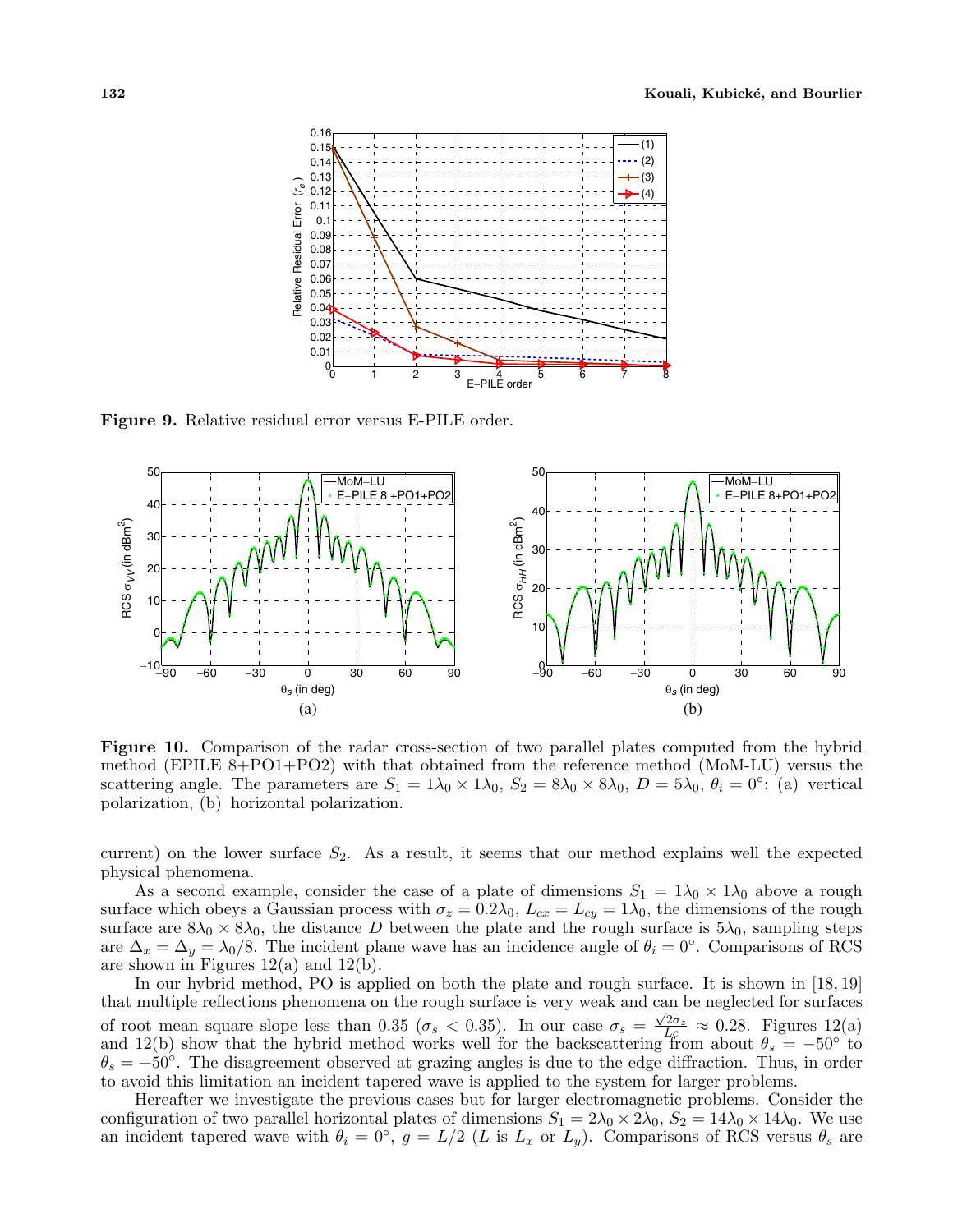

Figure 11. Current distribution on the two plates computed from the hybrid method.



Figure 12. Comparison of the radar cross-section of a plate above a rough surface computed from the hybrid method (EPILE 8+PO1+PO2) with that obtained from the reference method (MoM-LU) versus the scattering angle. The parameters are  $S_1 = 1\lambda_0 \times 1\lambda_0$ ,  $S_2 = 8\lambda_0 \times 8\lambda_0$ ,  $D = 5\lambda_0$ ,  $\sigma_z = 0.2\lambda_0$ ,  $L_{cx} = L_{cy} = 1\lambda_0, \theta_i = 0$ °: (a) vertical polarization, (b) horizontal polarization.

shown in Figures 13(a) and 13(b). From these figures, a very good agreement is observed between the hybrid method E-PILE+PO1+PO2 and MoM-LU, for both  $VV$  and  $HH$  polarizations.

Now let us consider the case of a plate of dimensions  $S_1 = 2\lambda_0 \times 2\lambda_0$  above a rough surface which obeys a Gaussian process with  $\sigma_z = 0.2\lambda_0$ ,  $L_{cx} = L_{cy} = 1\lambda_0$ , the dimensions of the rough surface are  $14\lambda_0 \times 14\lambda_0$ , the distance D between the plate and the rough surface is  $5\lambda_0$ , sampling steps are  $\Delta_x = \Delta_y = \lambda_0/8$ . The incident tapered wave has an incidence angle of  $\theta_i = 0^\circ$  and  $g = L/2$ . Comparisons of RCS are shown in Figures 14(a) and 14(b).

Figures 14(a) and 14(b) show a good agreement between the hybrid and the reference method for all scattering angles in the two polarizations  $VV$  and  $HH$ . We can conclude that using the tapered wave allows us to reduce the inaccuracies in the results shown in Figures  $14(a)$  and  $14(b)$ .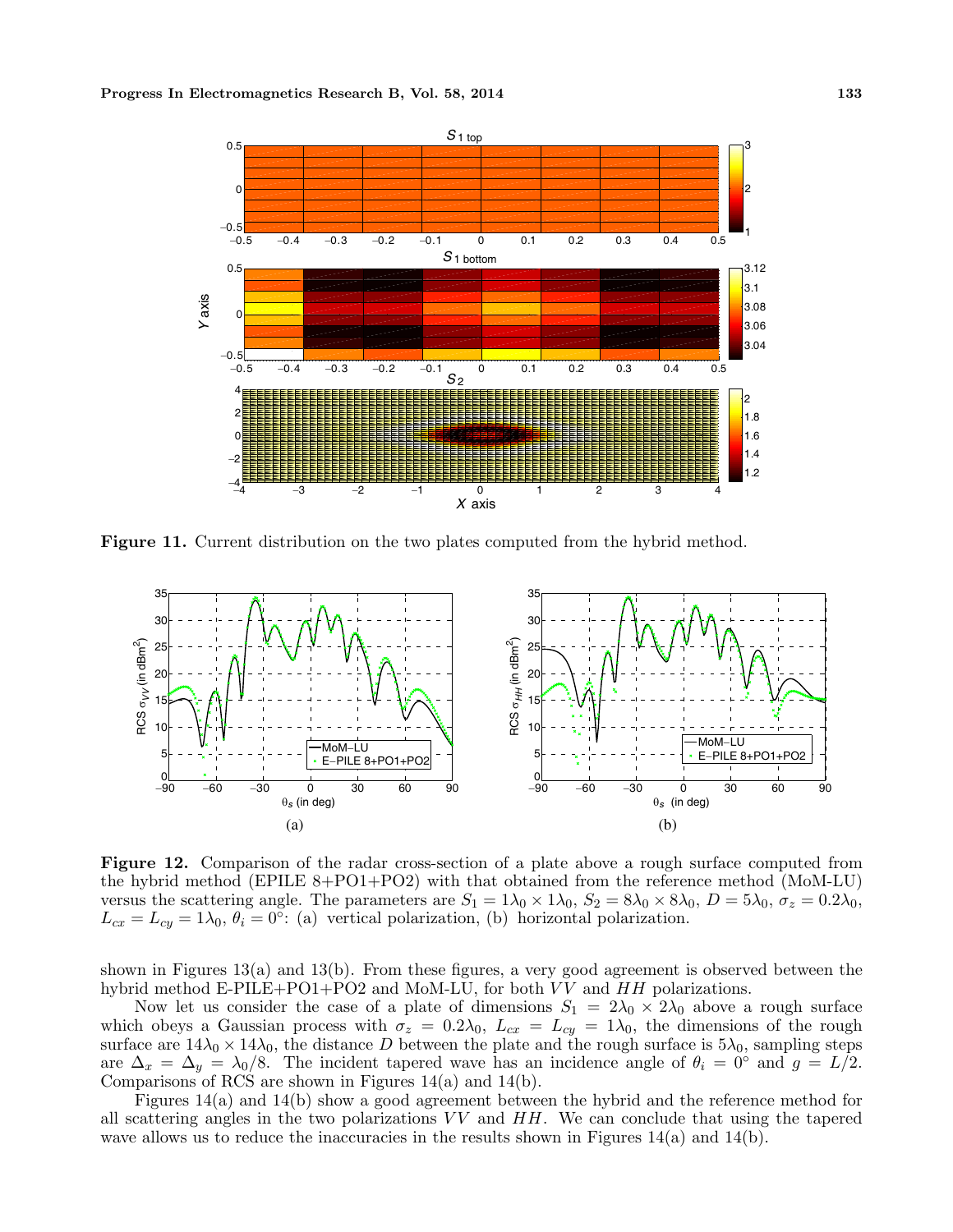

Figure 13. Comparison of the radar cross-section of two parallel plates computed from the hybrid method (EPILE 8+PO1+PO2) with that obtained from the reference method (MoM-LU) versus the scattering angle. The parameters are  $S_1 = 2\lambda_0 \times 2\lambda_0$ ,  $S_2 = 14\lambda_0 \times 14\lambda_0$ ,  $D = 5\lambda_0$ ,  $\theta_i = 0$ °: (a) vertical polarization, (b) horizontal polarization.

# 4.3. Convergence of E-PILE

The purpose of this subsection is to study the influence of the parameters of the system on the convergence of the E-PILE method. In order to obtain the order  $P_{\text{E-PILE}}$  which permits us to have a good convergence, the Relative Residual Error  $(r_e)$  must be smaller than a chosen value equal to  $10^{-2}$ in what follows. We study hereafter the case of two parallel PEC plates.

# 4.3.1. Influence of the Dimensions of the Plates

Let us consider the problem of two parallel PEC plates, the lower plate dimensions are  $6\lambda_0 \times 6\lambda_0$ , while the upper plate length is not constant, the incident wave is vertically polarized with angle  $\theta_i = 30^{\circ}$ , and the distance D between the plates is  $10\lambda_0$ . Table 1 presents the order  $P_{\text{E-PLE}}$  for each dimension of the upper plate.

From Table 1, we can notice that as the length of the upper plate increases, the order  $P_{\text{E-PILE}}$ 



Figure 14. Comparison of the radar cross-section of a plate above a rough surface computed from the hybrid method (EPILE 8+PO1+PO2) with that obtained from the reference method (MoM-LU) versus the scattering angle. The parameters are  $S_1 = 2\lambda_0 \times 2\lambda_0$ ,  $S_2 = 14\lambda_0 \times 14\lambda_0$ ,  $D = 5\lambda_0$ ,  $\sigma_z = 0.2\lambda_0$ ,  $L_{cx} = L_{cy} = 1\lambda_0, \ddot{\theta}_i = 0$ °: (a) vertical polarization, (b) horizontal polarization.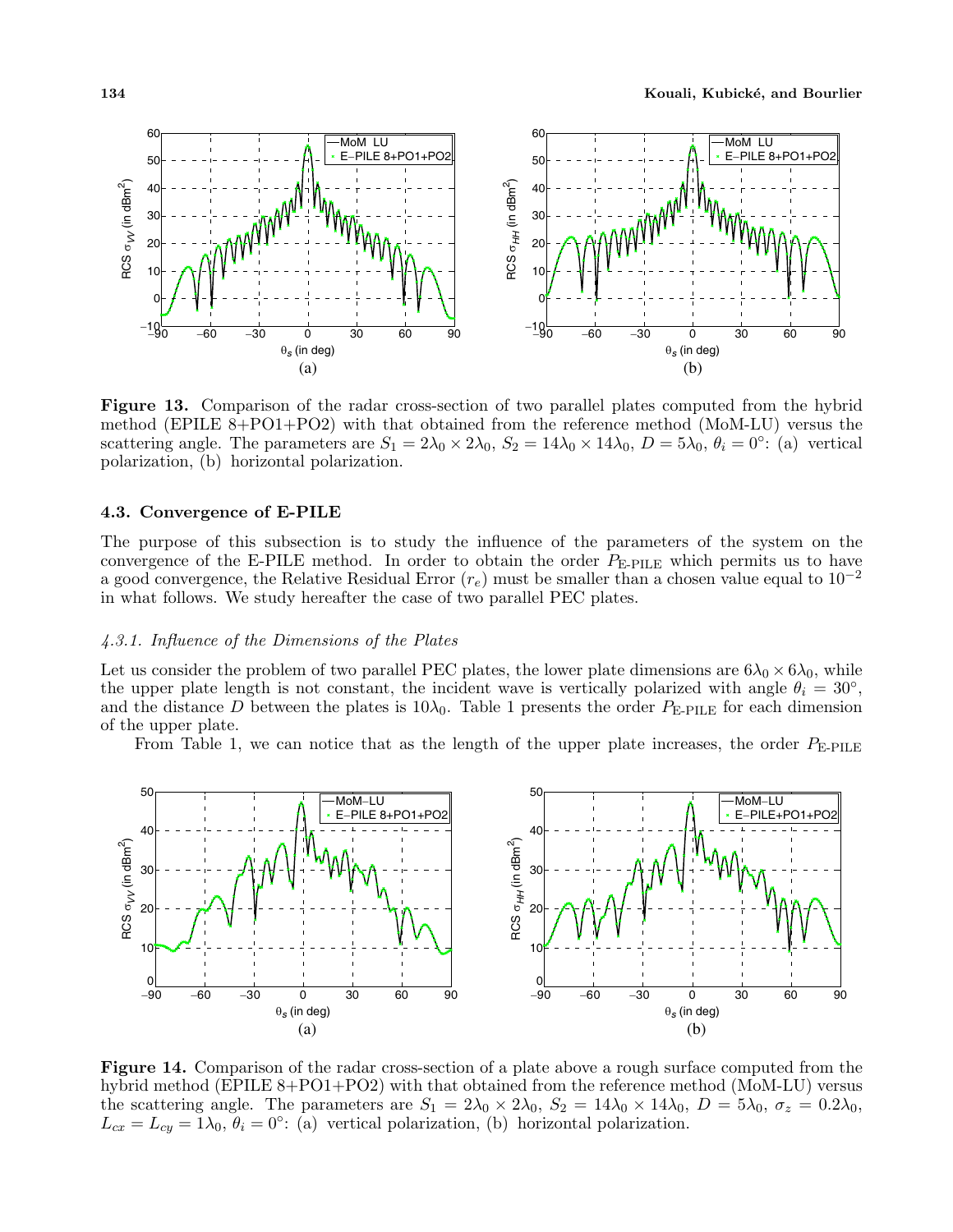#### Progress In Electromagnetics Research B, Vol. 58, 2014 135

**Table 1.** Order  $P_{\text{E-PILE}}$  versus the dimensions of the upper plate  $S_1$ . The parameters are  $S_2 = 6\lambda_0 \times 6\lambda_0$ ,  $\theta_i = 30^\circ, D = 10\lambda_0.$ 

| Upper plate dimensions $ P_{\text{E-PILE}} $ |    |  |  |
|----------------------------------------------|----|--|--|
| $S_1 = 1\lambda_0 \times 1\lambda_0$         |    |  |  |
| $S_1 = 2\lambda_0 \times 2\lambda_0$         |    |  |  |
| $S_1 = 4\lambda_0 \times 4\lambda_0$         | 10 |  |  |

increases, which means that we have more forth and back between the lower and the upper plate. Indeed, as the dimensions of the upper plate increase and become closer to the dimensions of the lower one, the region between the two plates can be described as an open wave guide, so the wave is guided between the two plates and induces more reflections.

#### 4.3.2. Influence of the Distance between the Two Plates

The same configuration of two parallel PEC plates is tested here,  $S_1 = 2\lambda_0 \times 2\lambda_0$ ,  $S_2 = 6\lambda_0 \times 6\lambda_0$ , the distance D between the two plates is not constant, the incident wave is vertically polarized with angle  $\theta_i = 30^\circ$ . Table 2 presents the order  $P_{\text{E-PLE}}$  for each distance between the two plates.

**Table 2.** Order  $P_{\text{E-PILE}}$  versus the distance D between the two plates. The parameters are  $S_1 = 2\lambda_0 \times 2\lambda_0$ ,  $S_2 = 6\lambda_0 \times 6\lambda_0$ ,  $\theta_i = 30^\circ$ .

| The distance D  | $P_{\text{E-PILE}}$ |
|-----------------|---------------------|
| $D=3\lambda_0$  |                     |
| $D=10\lambda_0$ |                     |
| $D=15\lambda_0$ |                     |

Table 2 shows that as the distance between the two plates decreases, the order  $P_{\text{E-PLE}}$  increases, as a consequence of higher coupling between the two plates, this implies that the E-PILE method converges more quickly for a larger distance between the two plates.

#### 4.3.3. Influence of Lower Surface Roughness

Let us consider the case of a PEC plate of dimensions  $S_1 = 2\lambda_0 \times 2\lambda_0$  above a PEC rough surface of dimensions  $S_2 = 6\lambda_0 \times 6\lambda_0$  which obeys a Gaussian process, with  $L_{cx} = L_{cy} = 1\lambda_0$ , but  $\sigma_z$  is not constant as in Table 3. The distance D between the two scatterers is  $5\lambda_0$ , and the incident wave is vertically polarized with angle  $\theta_i = 30^\circ$ . Table 3 presents the order  $P_{\text{E-PLE}}$  for each  $\sigma_z$  of the lower scatterer  $S_2$ .

**Table 3.** Order  $P_{\text{E-PILE}}$  versus the lower surface mean square height. The parameters are  $S_1 =$  $2\lambda_0 \times 2\lambda_0$ ,  $S_2 = 6\lambda_0 \times 6\lambda_0$ ,  $\theta_i = 30^\circ$ ,  $D = 5\lambda_0$ .

| Mean square height        | $P_{\rm E\text{-PILE}}$ |
|---------------------------|-------------------------|
| $\sigma_z = 0\lambda_0$   |                         |
| $\sigma_z = 0.2\lambda_0$ |                         |
| $\sigma_z = 0.5\lambda_0$ |                         |

Table 3 shows that as  $\sigma_z$  of the lower surface increases, the order  $P_{\text{E-PLE}}$  increases, which means that the surface roughness affects the order of E-PILE method.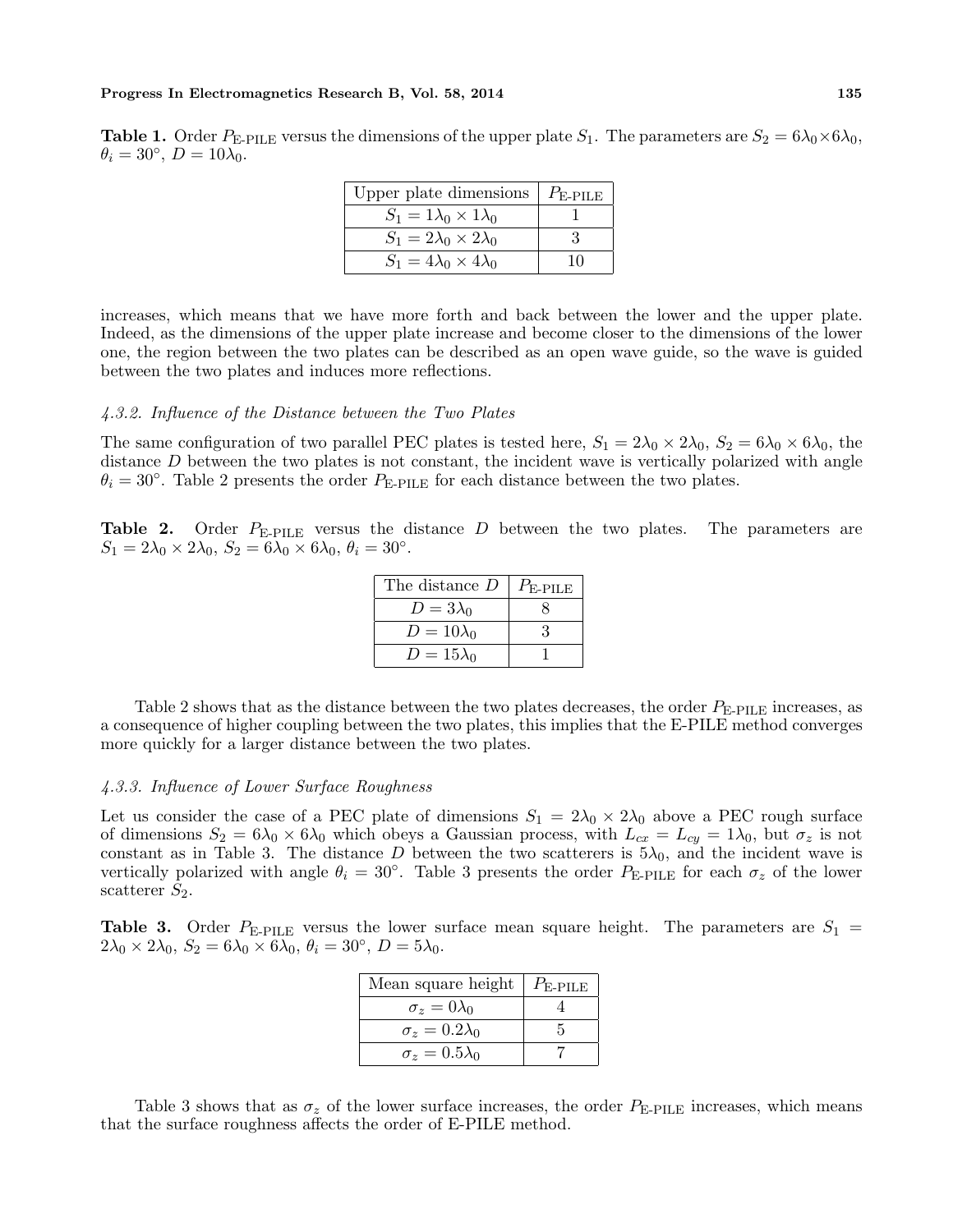# 4.4. Complexity

The complexity of the two algorithms (E-PILE) and (E-PILE+PO1+PO2) are given in Table 4, in which

- $T_1$  is the complexity of the matrix inversion for the local interactions on scatterer 1.
- $T_2$  is the complexity of the matrix inversion for the local interactions on scatterer 2.
- $T_{11}$  is the complexity of the matrix-vector product for the local interactions on scatterer 1.
- $T_{22}$  is the complexity of the matrix-vector product for the local interactions on scatterer 2.
- $T_{12}$  is the complexity of the matrix-vector product for a coupling step (object toward surface).
- $T_{21}$  is the complexity of the matrix-vector product for a coupling step (surface toward object).

Table 4. Complexity of E-PILE and E-PILE+PO1+PO2.

| Algorithm        |                |    | 22          | 112      |          |
|------------------|----------------|----|-------------|----------|----------|
| E-PILE           | $\overline{M}$ | ۷n | $T^2$<br>VΩ | $N_1N_2$ | $N_1N_2$ |
| $E-PILE+PO1+PO2$ |                |    |             | $N_2$    |          |

To compare the computing time of the two algorithms (MoM-LU) and (E-PILE+PO1+PO2) which is closely related to the complexity, the case of two parallel plates  $S_1$  above  $S_2$  is considered,  $S_2$  of dimensions  $7\lambda_0 \times 7\lambda_0$ , the length of  $S_1$  is not constant. Comparisons of computing time versus the length of  $S_1$  are shown in Figure 15. The CPU used is Intel(R) Xeon(R) 2.83 GHz with 16 GBytes of RAM. From Figure 15, we can notice that the hybrid method allows us to reduce greatly the computing time.



**Figure 15.** Comparison of computing time of the hybrid and rigorous method versus the length of  $S_1$ for the case of two parallel plates  $S_1$  above  $S_2$ .

One can evaluate the theoretical storage requirements by considering the plate above a rough surface for three methods: the MoM (with direct LU inversion of the impedance matrix of the whole scene), the E-PILE and the E-PILE+PO1+PO2. The MoM needs to store  $(N_1 + N_2)^2$  complex elements. The memory requirements of E-PILE, E-PILE+PO1+PO2 are listed in Table 5.

From the table, one can see that the E-PILE method combined with the PO approximation permits us to significantly reduce the storage requirements.

| Algorithm               | 19 | 491      |  |
|-------------------------|----|----------|--|
| FEPH JF                 |    | $v_{11}$ |  |
| PILE+PO1+PO2<br>$E - P$ |    |          |  |

Table 5. Storage requirements of E-PILE and E-PILE+PO1+PO2.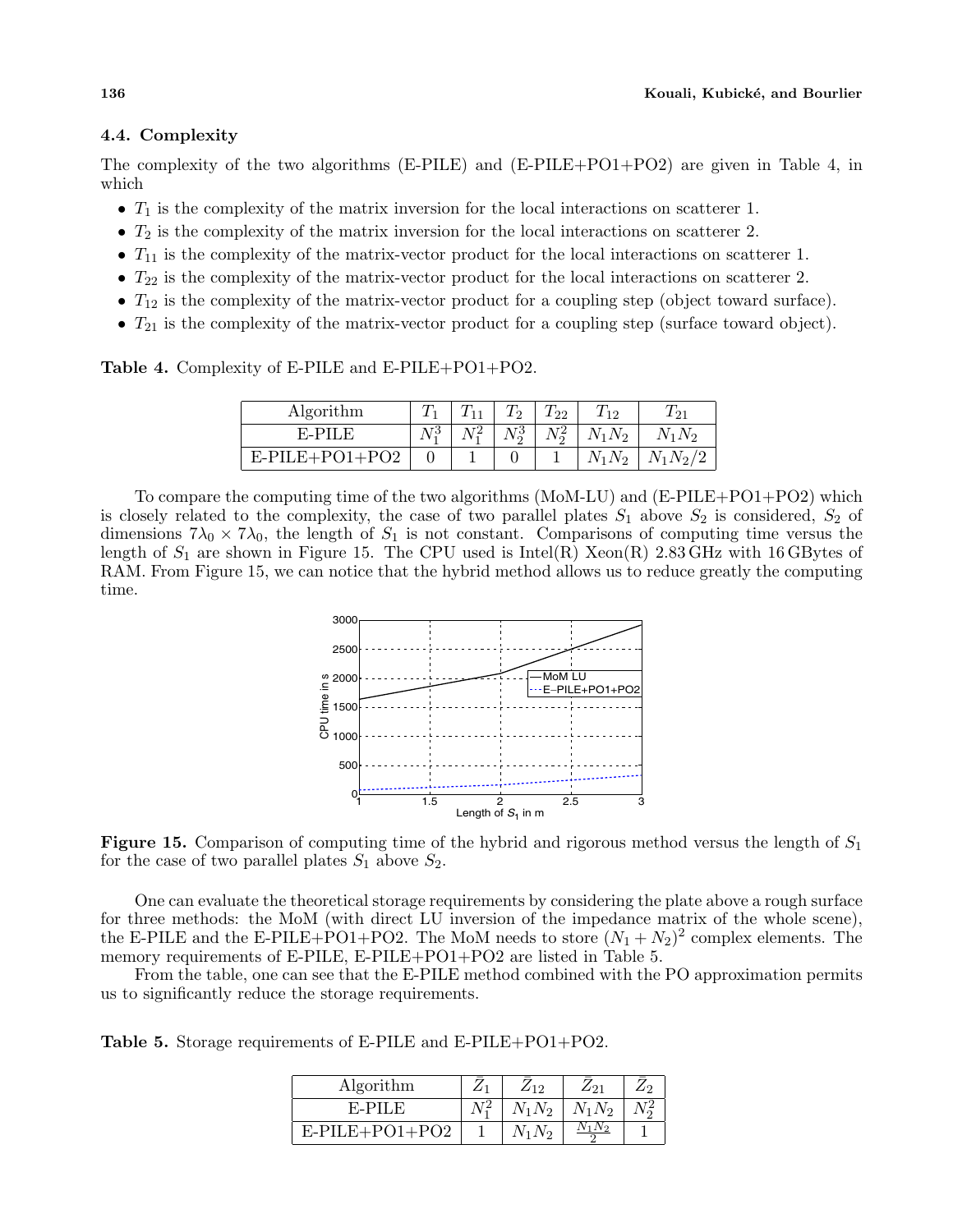# 5. CONCLUSION

In this paper, a new efficient hybrid method to study the electromagnetic scattering from a 3-D problem of two scatterers is presented. The method is based on the rigorous E-PILE method, originally developed to predict the field scattering from an object above a one-dimensional rough surface. In this work, the E-PILE method is extended to solve 3-D electromagnetic problems. Indeed, the E-PILE order is linked to the number of reflections between the two scatterers (object+rough surface). A major advantage of the E-PILE method is that it can be combined with algorithms originally developed to solve problems of scattering from a single scatterer in free space. Consequently, we combined the E-PILE method with the PO approximation to calculate the local interactions on the two scatterers. By this way there is no need to calculate the inverse of the impedance matrix for both scatterers, which will allow us to reduce the complexity of the E-PILE method. The hybrid method E-PILE+PO1+PO2 has then the complexity of  $\mathcal{O}(N_1N_2)$  instead of  $\mathcal{O}((N_1 + N_2)^3)$  for MoM-LU where  $N_1$  and  $N_2$  are the number of sampling points on the object and rough surface, respectively. As a prospect of this paper, it could be interesting to use the FBSA approach to accelerate the calculation of the local interactions on the rough surface instead of using the PO approximation, as done in [5] for a 2-D problem.

#### REFERENCES

- 1. Guo, L.-X., A.-Q. Wang, and J. Ma, "Study on EM scattering from 2-D target above 1-D large scale rough surface with low grazing incidence by parallel MoM based on PC clusters," *Progress In* Electromagnetics Research, Vol. 89, No. 5, 149–166, 2009.
- 2. Liu, P. and Y. Q. Jin, "The finite-element method with domain decomposition from electromagnetic bistatic scattering from the comprehensive model of a ship on and a target above a large scale rough sea surface," IEEE Transactions on Geoscience and Remote Sensing, Vol. 42, No. 5, 950–956, 2004.
- 3. Ye, H. and Y.-Q. Jin, "A hybrid analytical-numerical algorithm of scattering from an object above a rough surface," IEEE Transactions on Geoscience and Remote Sensing, Vol. 45, No. 5, 1174–1180, 2007.
- 4. D´echamps, N., N. De Beaucoudrey, C. Bourlier, and S. Toutain, "Fast numerical method for electromagnetic scattering by rough layered interfaces: Propagation-inside-layer expansion method," Journal of the Optical Society of America A, Vol. 23, 359–369, 2006.
- 5. Kubick´e, G., C. Bourlier, and J. Saillard, "Scattering by an object above a randomly rough surface from a fast numerical method: Extended PILE method combined with FB-SA," Waves in Random and Complex Media, Vol. 18, No. 3, 495–519, 2008.
- 6. Pino, M. R., F. Obelleiro, L. Landesa, and R. Burkholder, "Application of the fast mutipole method to the generalized forward-backward iterative algorithm," Microwave and Optical Technology Letters, Vol. 26, No. 2, 78–83, 2000.
- 7. Kubick´e, G. and C. Bourlier, "A fast hybrid method for scattering from a large object with dihedral effects above a large rough surface," IEEE Transactions on Antennas and Wave Propagation, Vol. 59, No. 1, 189–198, 2011.
- 8. Pino, M. R., L. Landesa, J. L. Rodriguez, F. Obelleiro, and R. Burkholder, "The generalized forward-backward method for analyzing the scattering from targets on ocean-like rough surfaces," IEEE Transactions on Antennas and Wave Propagation, Vol. 47, No. 5, 961–969, 1999.
- 9. Ye, H. and Y.-Q. Jin, "Fast iterative approach to difference electromagnetic scattering from the target above a rough surface," IEEE Transactions on Geoscience and Remote Sensing, Vol. 44, 108–115, 2006.
- 10. Ye, H. and Y.-Q. Jin, "FA hybrid KA-MoM algorithm for computation of scattering from a 3-D PEC target above a dielectric rough surface," Radio Science, Vol. 43, RS3005, 2008.
- 11. Guan, B., J. Zhang, X. Zhou, and T. Cui, "Electromagnetic scattering from objects above a rough surface using the method of moments with half-space green's function," IEEE Transactions on Geoscience and Remote Sensing, Vol. 47, No. 10, 3399–3405, 2009.
- 12. Johnson, J. T., "A Numerical study of scattering from an object above a rough surface," IEEE Transactions on Antennas and Wave Propagation, Vol. 50, No. 10, 1361–1367, 2002.